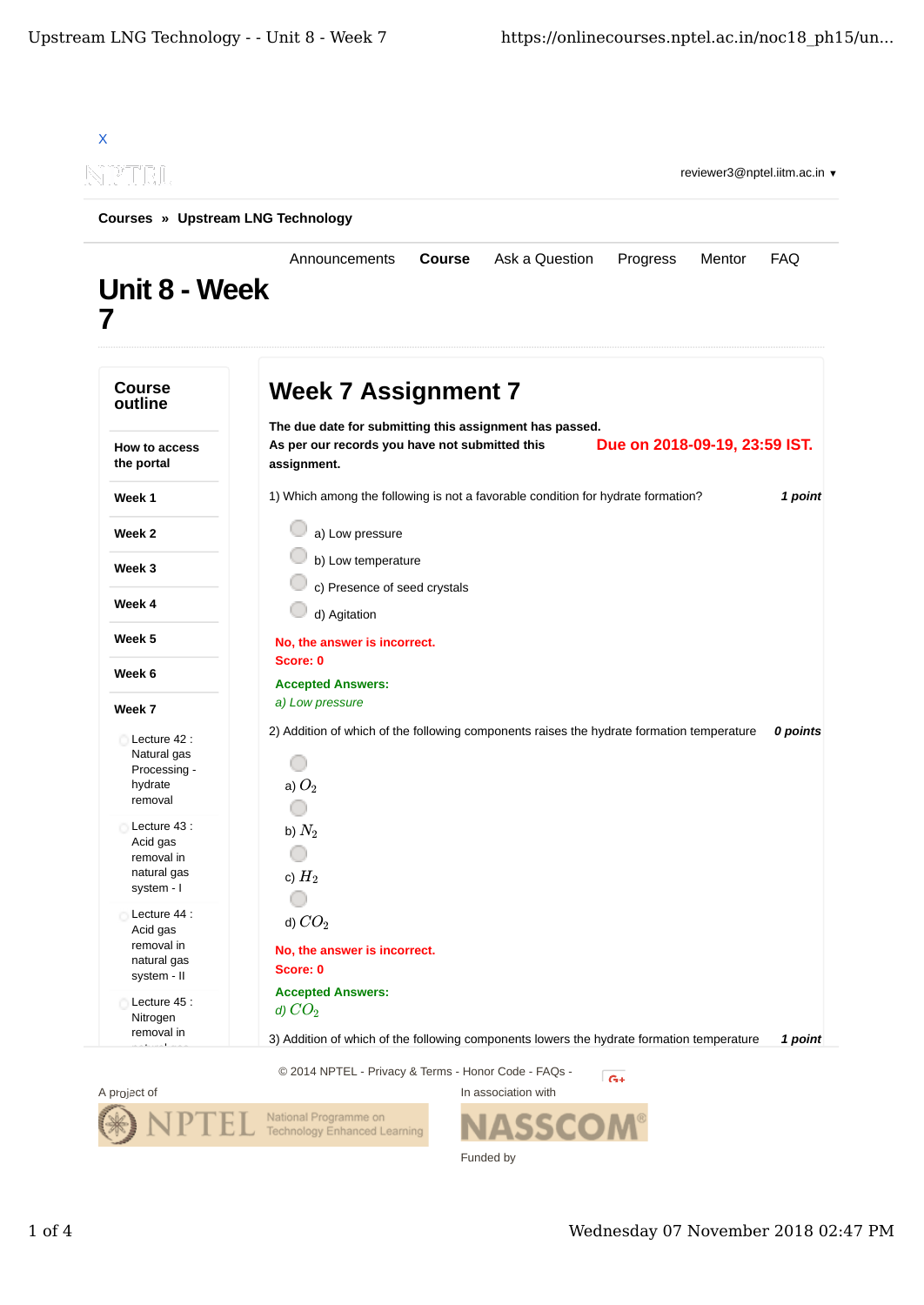## Upstream LNG Technology - - Unit  $8$  - Week  $7\,$

| Lecture 47 :<br>Compression in<br>natural gas                 | c) $N_2$<br>ce De<br>d) BTEX                                                                                                                                                                                                                                |
|---------------------------------------------------------------|-------------------------------------------------------------------------------------------------------------------------------------------------------------------------------------------------------------------------------------------------------------|
| systems                                                       | No, the answer is incorrect.                                                                                                                                                                                                                                |
| Lecture 48 :<br>Compressors<br>used in natural<br>gas systems | Score: 0<br><b>Accepted Answers:</b><br>c) $N_2$                                                                                                                                                                                                            |
| Lecture<br><b>Materials</b>                                   | 4) Which among the following processes is not used for nitrogen removal in a natural gas<br>1 point<br>system                                                                                                                                               |
| Quiz: Week 7<br>Assignment 7                                  | a) Distillation                                                                                                                                                                                                                                             |
| Feedback for<br>Week 7                                        | b) Absorption<br>c) Membrane separation                                                                                                                                                                                                                     |
| Week 8                                                        | d) Cryogenic leaching                                                                                                                                                                                                                                       |
| Week 9                                                        | No, the answer is incorrect.<br>Score: 0                                                                                                                                                                                                                    |
| Week 10                                                       | <b>Accepted Answers:</b>                                                                                                                                                                                                                                    |
| Week 11                                                       | d) Cryogenic leaching                                                                                                                                                                                                                                       |
| Week 12                                                       | 5) Separation due to the difference in size of the components is discussed in which of the<br>1 point<br>following adsorptive mechanisms                                                                                                                    |
| Download                                                      | a) Thermodynamic equilibrium mechanism                                                                                                                                                                                                                      |
| <b>Videos</b>                                                 | b) Steric mechanism                                                                                                                                                                                                                                         |
| <b>Assignment</b>                                             | c) Kinetic mechanism                                                                                                                                                                                                                                        |
| Solution                                                      | d) None of the above                                                                                                                                                                                                                                        |
| Interactive<br><b>Session with</b>                            | No, the answer is incorrect.<br>Score: 0                                                                                                                                                                                                                    |
| <b>Students</b>                                               | <b>Accepted Answers:</b><br>b) Steric mechanism                                                                                                                                                                                                             |
|                                                               | 6) Membranes used for the separation of nitrogen from natural gas loose it separation<br>1 point<br>performance with time due to the swelling of the membrane polymer due to $CO_2$ , water and certain<br>aromatic hydrocarbons. This phenomenon is called |
|                                                               | a) Cryogenic desublimation                                                                                                                                                                                                                                  |
|                                                               | b) Plasticization                                                                                                                                                                                                                                           |
|                                                               | c) Agglomeration                                                                                                                                                                                                                                            |
|                                                               | d) Priming                                                                                                                                                                                                                                                  |
|                                                               | No, the answer is incorrect.<br>Score: 0                                                                                                                                                                                                                    |
|                                                               | <b>Accepted Answers:</b><br>b) Plasticization                                                                                                                                                                                                               |
|                                                               | 7) 7. Which of the following solvents is used for bulk removal of $CO_2$ from natural gas?<br>1 point                                                                                                                                                       |
|                                                               | a) Methylaldehyde                                                                                                                                                                                                                                           |
|                                                               | b) Methyldiethanolamine                                                                                                                                                                                                                                     |
|                                                               | c) Methanol                                                                                                                                                                                                                                                 |
|                                                               | d) Ethanol                                                                                                                                                                                                                                                  |
|                                                               | No, the answer is incorrect.                                                                                                                                                                                                                                |
|                                                               |                                                                                                                                                                                                                                                             |